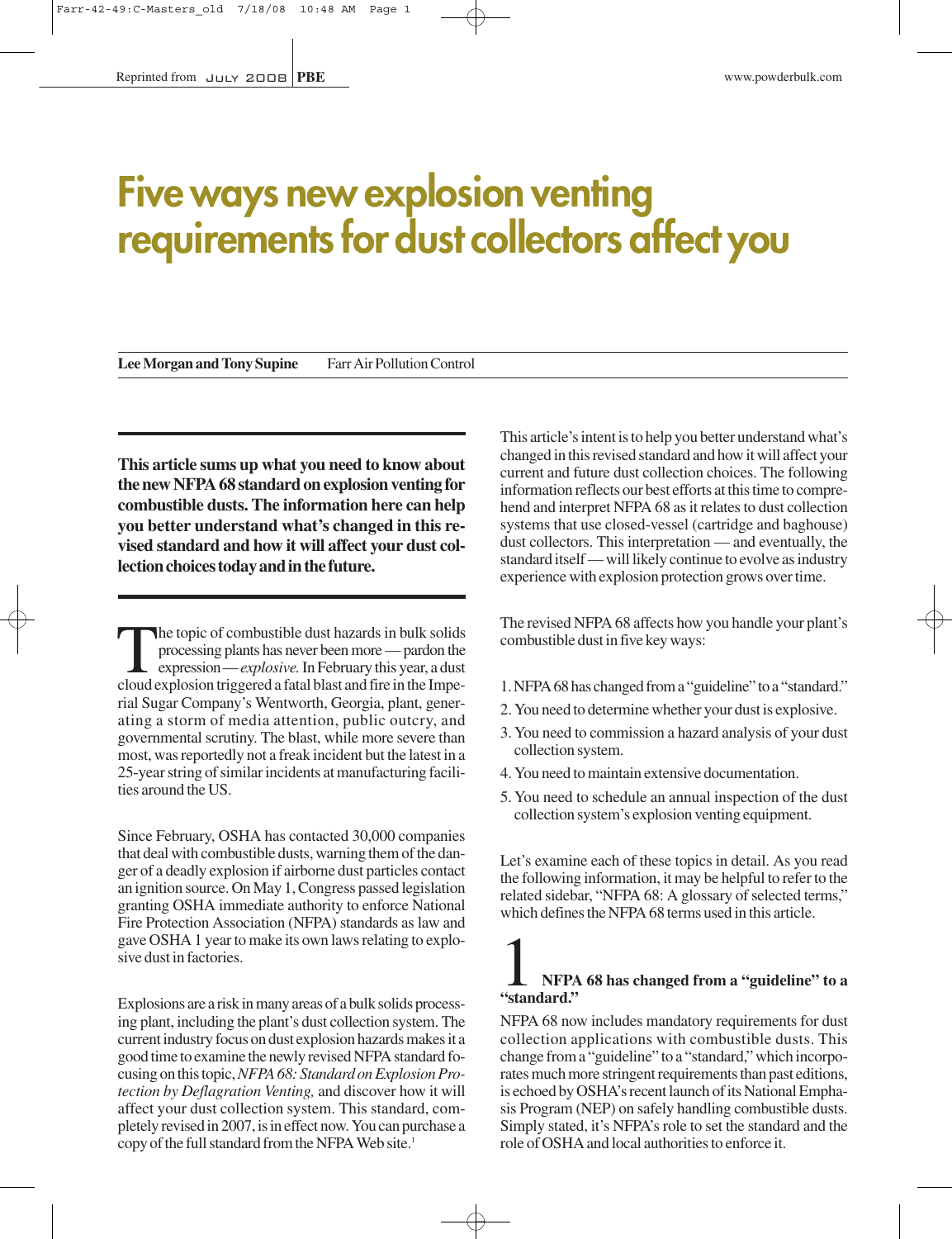Most insurance agencies and local fire codes state that NFPA standards shall be followed as code, so in nearly every US town and county, NFPA 68 is to be treated as legal code. The only exceptions are where the authority having jurisdiction (AHJ) specifies another safety approach, such as Factory Mutual.

OSHA defines combustible dusts as *"organic or metal dusts that are finely ground into very small particles, fibers, chips, and/or flakes. These dusts can come from metal, wood, plastic and organic materials such as grain, flour, sugar, paper, soap and dried blood. Dusts can also come from textile materials. Some of the industries in which combustible dusts are particularly prevalent include agriculture, chemical, textile, forest [and] furniture...."*The OSHA NEP directive on safely handling combustible dusts is available on the organization's Web site.<sup>2</sup>

What does all this mean to you and other bulk solids plant managers and engineers? In many cases, you will now have to install updated dust collection and explosion venting equipment to ensure that your plant complies with the new requirements.

## 2 **You need to determine whether your dust is explosive.**

In a closed vessel such as a dust collector, an explosion usually begins when a suspended cloud of combustible dust is present in high concentration inside the collector. As the fan draws in large volumes of air, an outside spark or ember can be sucked into the collector and collide with the dust cloud under pressure, triggering an explosion. The spark's source may be a production process, a cigarette butt thrown into a dust capture hood (believe it or not, this really happens), or a static electricity discharge from improperly grounded nearby equipment.

In describing the standard's scope in Chapter 1, NFPA 68 says that it *"applies to the design, location, installation, maintenance, and use of devices and systems that vent the combustion gases and pressures resulting from a deflagration within an enclosure so that structural and mechanical damage is minimized"* (1.1) and *"the standard applies where the need for deflagration venting has been established"*(1.3).

The important point here is to determine whether your application requires deflagration venting. And that, in turn, requires you to determine whether your dust is considered explosive. A dust's explosive power is the dust cloud's deflagration index (that is, the rate of pressure rise), denoted as "K<sub>St</sub>." Both NFPA and Factory Mutual use this value in formulas to calculate the amount of explosion vent area required for a dust collector.

NFPA classifies dusts according to their explosibility that is, their  $K_{St}$  values. Class 1 dusts are rated below 200  $K_{St}$ , Class 2 dusts range from 200 to 300  $K_{St}$ , and Class 3 dusts are rated above 300  $K_{St}$ . As a rule of thumb, when dusts approach 600  $K_{S_t}$ , they're so explosive that wet collection methods are recommended. In addition to  $K_{\rm S}$ , other important measurements that factor into the standard include " $P_{\text{max}}$ " the maximum pressure developed in a contained explosion (or in a contained deflagration of an optimum mixture), and  $P_{\text{red}}$ ," the maximum pressure developed in a vented enclosure during a vented deflagration.

The need for explosion venting can be dismissed *only*when a dust is known to be inert (that is, it has a  $0$  K<sub>St</sub> value). Limestone, fume silica, and rock dust are examples. Even Class 1 dusts with relatively low  $K_{St}$  values (such as 50) are considered explosive. *Therefore, if your dust's*  $K_{\rm g}$  *value is greater than zero, you must follow NFPA 68 requirements and use explosion venting in your dust collector.*

The  $K_{\rm St}$  values of several common dusts are listed in Table I. For a much more comprehensive compendium, go to http://www.hvbg.de/e/bia/gestis/expl/index.html. This Web site contains a European database known as *GESTIS-DUST-EX*that lists the combustion and explosion characteristics of more than 4,000 dusts from virtually all industry sectors.

As you prepare to update existing or install new dust collection equipment, your equipment supplier may ask you to do one of two things: 1) supply in writing the  $K_{S_t}$  value you know your dust doesn't exceed, or 2) supply a report of the dust's  $K_{St}$  value based on your dust tests.

Pharmaceutical applications are an example of the first option. Pharmaceutical manufacturers sometimes can't determine the  $K_{\text{St}}$  of a new product because it hasn't been manufactured yet, so they'll go with a conservative estimate of 300  $K_{S_t}$  or even higher to be on the safe side. On the other hand, if you have a dust sample but aren't completely certain of its  $K_{St}$ , you should go with the second option and test the dust. In fact, NFPA 68 advises that *all* dusts be tested, and the standard clearly dictates that you, the end user, and not the equipment supplier, is responsible for establishing the dust's  $K_{St}$  value. Your dust collector supplier can provide a list of dust testing facilities for this purpose.

A standard explosion vent that has been sized for  $200 \text{ K}_{\text{St}}$ dust and manufactured according to NFPA standards is shown on a cartridge dust collector in Figure 1. For highly combustible dusts, vent sizing and vent discharge ducting requirements become more complex and may require special calculations and equipment modifications to achieve compliance. (For more information, see the later section "How NFPA 68 will affect your explosion venting design.")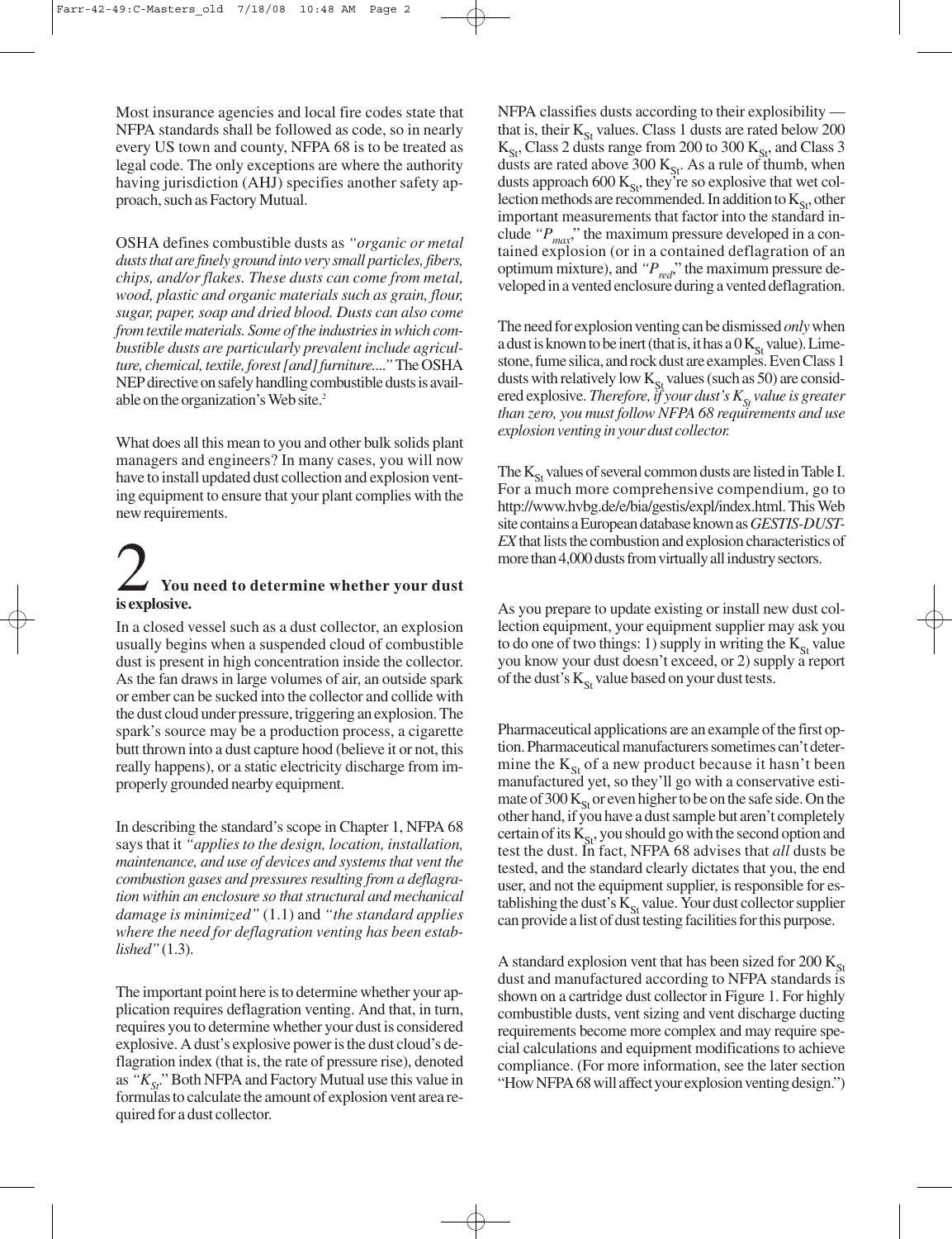#### NFPA 68:

## A glossary of selected terms

Fere are definitions from NFPA 68<br>for terms used in this article. for terms used in this article.

**Authority having jurisdiction (AHJ).** An organization, office, or individual responsible for enforcing the requirements of a code or standard, or for approving equipment, materials, an installation, or a procedure.

**Combustible dust.** A combustible particulate solid that presents a fire or deflagration hazard when suspended in air

or some other oxidizing medium over a range of concentration, regardless of particle size or shape.

**Deflagration.** Propagation of a combustion zone at a velocity that is less than the speed of sound in the unreacted medium.

**Dust.** Any finely divided solid, 420 microns or 0.017 inch or less in diameter (that is, material capable of passing through a U.S. No. 40 Standard sieve).

**Enclosure.** A confined or partially confined volume.

**Explosion.** The bursting or rupturing of an enclosure or a container due to the development of internal pressure from a deflagration.

**K<sub>St</sub>**. The deflagration index of a dust cloud.

**Maximum pressure**  $(P_{\text{max}})$ **.** The maximum pressure developed in a contained deflagration of an optimum mixture.

**Reduced pressure (P<sub>red</sub>). The maxi**mum pressure developed in a vented enclosure during a vented deflagration.

**Shall.** Indicates a mandatory requirement.

**Should.** Indicates a recommendation or that which is advised but not required.

**Standard.** A document, the main text of which contains only mandatory provisions using the word "shall" to indicate requirements and which is in a form generally suitable for mandatory reference by another standard or code or for adoption into law. Non-mandatory provisions shall be located in an appendix or annex, footnote, or fine-print note and are not to be considered a part of the requirements of a standard.

**Vent.** An opening in an enclosure to relieve the developing pressure from a deflagration.

**Vent closure.** A pressure-relieving cover that is placed over a vent.

—*PBE*

## 3 **You need to commission a hazard analysis of your dust collection system.**

Chapter 4 in NFPA 68 introduces a new hazard analysis requirement that states *"the design basis deflagration hazard scenario shall be identified and documented"* (4.2.3.1) and *"a documented risk evaluation acceptable to the AHJ shall be permitted to be conducted to determine the level of protection to be provided"* (4.2.3.2).

This means that you'll have to commission a hazard analysis (also called *risk evaluation*) of your plant's dust collection system and keep the report on file to show to the local fire marshal or other AHJ at a moment's notice. It's possible that some equipment suppliers or independent sales reps may start to offer these analyses. Given how time-intensive a hazard analysis is, however, we anticipate that a whole cottage industry of consultants will spring up to meet the newly created demand.

# 4 **You need to maintain extensive documentation.**

A hazard analysis isn't the only documentation required by NPFA 68. In Chapter 11, the standard lists 19 documents that you must now maintain on file to satisfy the local fire marshal or other AHJ. Some of these — such as suppliers' equipment data sheets and drawings, instruction

#### **Table l**

#### **K<sub>s</sub> values for common dusts**

| Dust              | <b>Size</b><br>(in microns) | $K_{St}$<br>value |
|-------------------|-----------------------------|-------------------|
| Activated carbon  | 18                          | 44                |
| Aluminum grit     | 41                          | 100               |
| Aluminum powder   | 22                          | 400               |
| Asphalt           | 29                          | 117               |
| Barley grain dust | 51                          | 240               |
| Brown coal        | 41                          | 123               |
| Charcoal          | 29                          | 117               |
| Cotton            | 44                          | 24                |
| Magnesium         | 28                          | 508               |
| Methyl cellulose  | 37                          | 209               |
| Milk powder       | 165                         | 90                |
| Paper tissue dust | 54                          | 52                |
| Pectin            | 59                          | 162               |
| Polyurethane      | 3                           | 156               |
| Rice starch       | 18                          | 190               |
| Silicon           | 10                          | 126               |
| Soap              | 65                          | 111               |
| Soy bean flour    | 20                          | 110               |
| Sulfur            | 20                          | 151               |
| Tobacco           | 49                          | 12                |
| Toner             | 23                          | 145               |
| Wood dust         | 43                          | 102               |
|                   |                             |                   |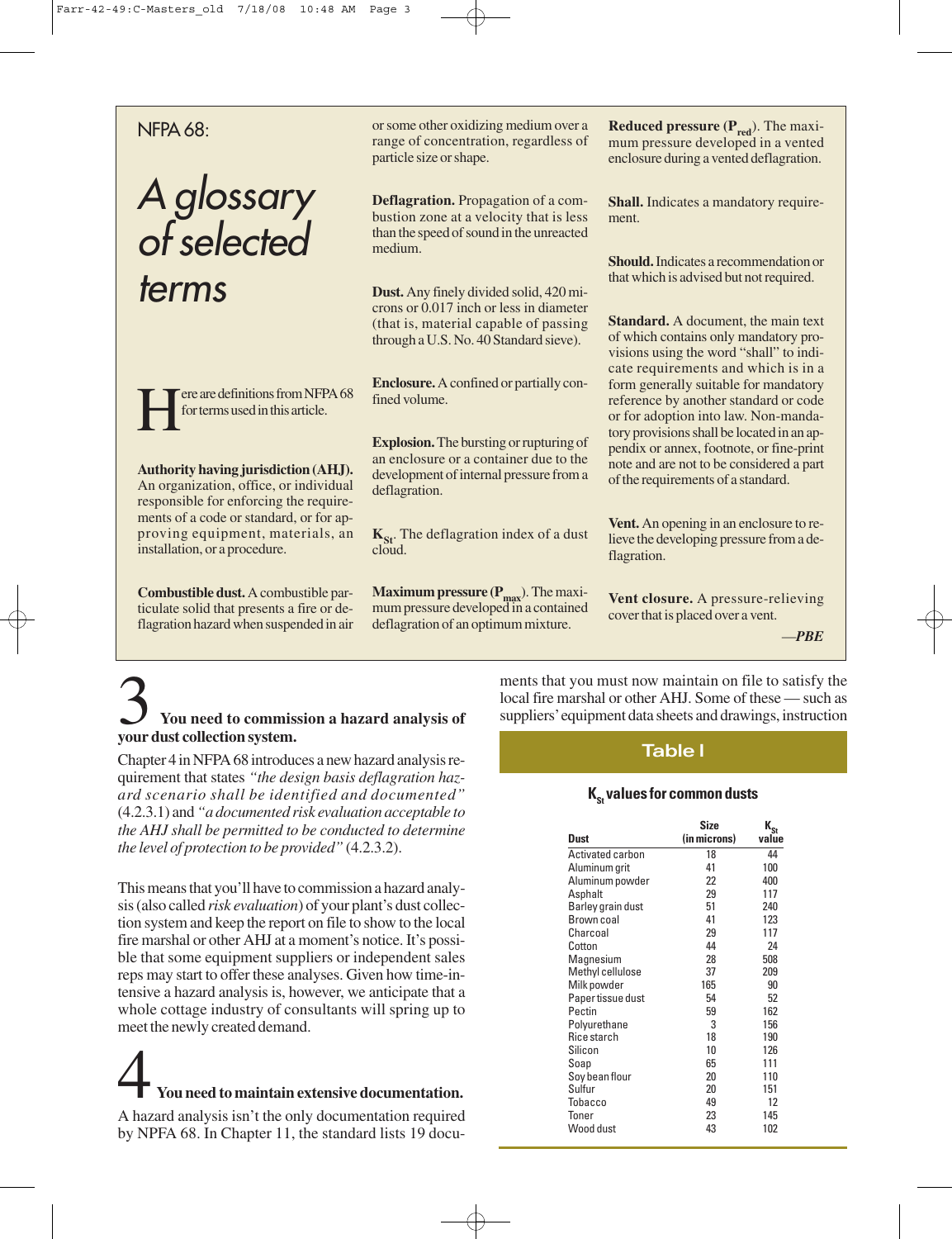manuals, and specifications — are readily obtained. Obtaining others — including a combustible material (dust) properties test report, user documentation of conformity with applicable standards, and employee training requirements — will present a more substantial challenge to you or the plant or safety engineer in charge.

### 5 **You need to schedule an annual inspection of your dust collection system's explosion venting equipment.**

Chapter 11 also stipulates that your explosion venting equipment must be inspected at least annually and possibly more often, based on your documented operating experience. This inspection's objective is simply to determine that all of the system's components are operating correctly. The chapter outlines a 16-point vent inspection with this objective in mind (11.4.4). Your plant owner or operator must also verify in writing that your process material hasn't changed since the last inspection (11.4.5). You must file the inspection reports with your other required documentation (11.2).

For inspections and documentation, responsibility again rests with you, the end user. Although the new requirements are challenging for everyone, they will be especially taxing for smaller bulk solids plants that don't have a dedicated safety engineer.

#### **How NFPA 68 will affect your explosion venting design**

When a dust collector is designed with explosion venting, the primary purpose is to save lives, not property. A well-

#### **Figure 1**

#### **Explosion vent designed according to NFPA 68**



designed explosion vent functions as a weak element in the equipment's pressure envelope, relieving internal combustion pressure (back pressure) to keep the collector from blowing up into pieces. The vent's function is illustrated in Figure 2, a series of photos showing a staged deflagration in a cartridge dust collector equipped with an explosion vent. Typically, the collector is located outside and de-

#### **Figure 2**

#### **Staged deflagration in cartridge dust collector with explosion venting**







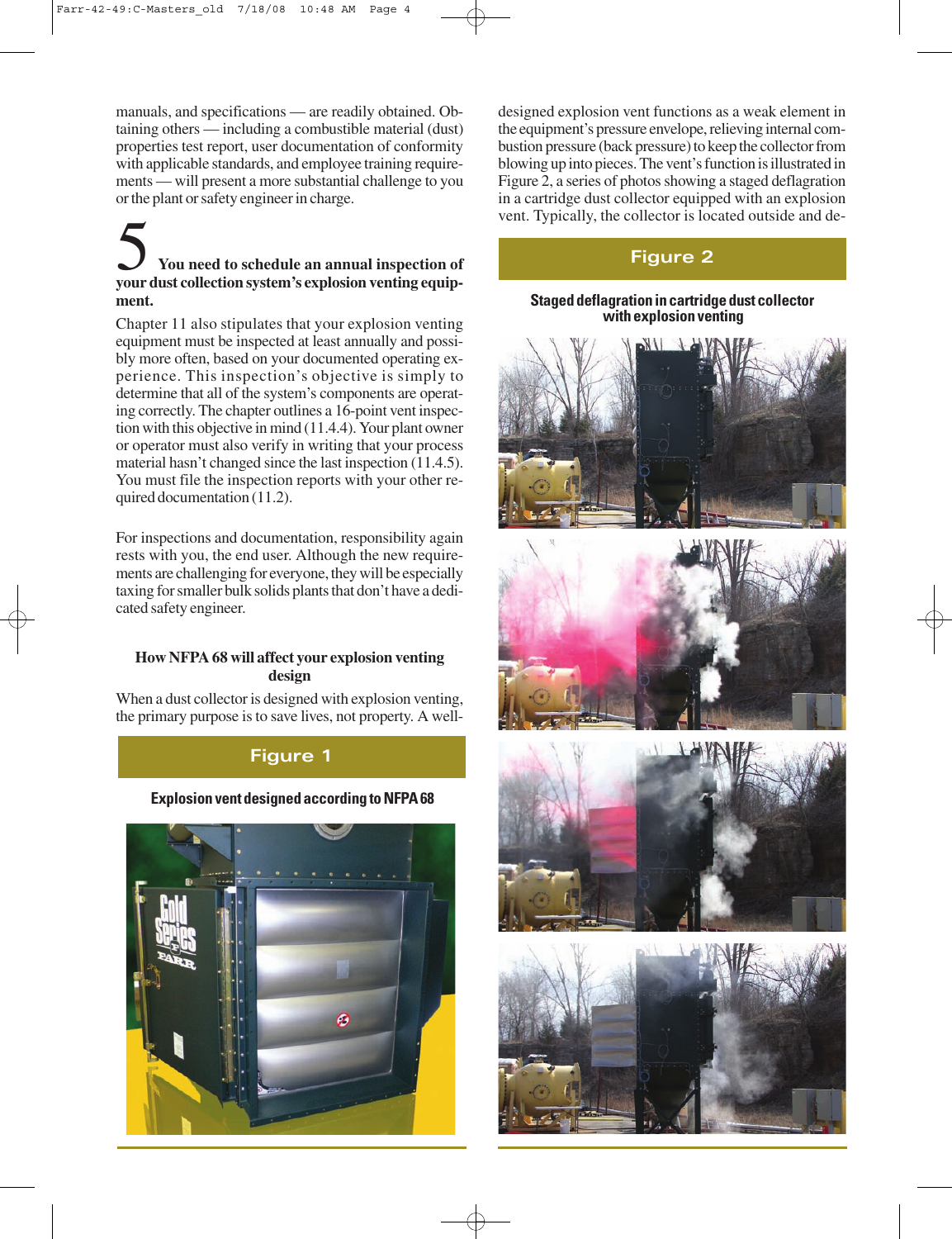signed to vent away from buildings and populated locations, as shown in Figure 3.

While explosion venting will usually save the dust collector from being a total loss, the collector can still sustain major internal damage. Nonetheless, if personnel remain safe, the explosion venting equipment has done its job.

NFPA 68 includes several chapters with detailed information on design requirements for explosion venting equipment. In the following subsections, rather than attempt to summarize all of these requirements we'll instead focus on the most important areas that have changed or are of most concern to bulk solids processors.

*Performance-based design option.* Chapter 5 in NFPA 68 describes a performance-based design option, which specifies that if another method for protecting your dust collector from explosions is acceptable to the AHJ, you can use that method instead of one specified in NFPA 68. You must document and maintain this optional design method and its data sources over the collector's service life.

An example of a performance-based design option is conducting actual explosion tests of your dust collector to show that it will stand up to certain pressure conditions, instead of using the back-pressure calculations for collectors in NFPA 68. Some dust collector suppliers can provide this testing using a combination of field tests and full-scale dust collector laboratory tests. This approach can sometimes yield more accurate real-world performance data than the calculations provided in NFPA 68.

*Sizing vents and vent discharge ducts.* For many years, explosion vents were sized using simple ratios — that is,

#### **Figure 3**

#### **Cartridge dust collector with explosion venting to vent explosion away from building**



for a given dust collector volume, 1 square foot of explosion vent area was needed. The agricultural and wood products industries were among those that commonly used these ratios. However, these old formulas no longer apply; instead, you must use the new design criteria in NFPA 68.

Chapters 7 through 9 provide the calculations you now must use for properly sizing explosion vents, vent discharge ducts (also called *vent ducts*), and other components. A reputable dust collector supplier will follow the vent sizing equations in Chapter 8 and be able to supply a calculations sheet that becomes part of the documentation you keep on file to prove your plant's compliance.

Regarding vent discharge ducts, Chapter 6 stipulates that *"vent ducts and nozzles with total lengths of less than one hydraulic diameter shall not require a correction to increase the vent area"* (6.8.4). (*Hydraulic diameter* expresses a noncircular opening's area.) This means, for example, that if you have an explosion vent with a hydraulic diameter of 40 inches, you can use a 40-inch-long vent discharge duct without risking damage to the collector from increased back pressure. However, for a duct more than 40 inches long (or whatever length is equivalent to the vent's hydraulic diameter), you must follow much more stringent calculations for vent size to compensate for the estimated increase in back pressure to the collector.

Therefore, when you require longer vent discharge ducts — such as when the collector will be located inside — and the standard calculations no longer apply, you'll have to work with your supplier to verify your dust's  $K_{St}$  value, vent discharge duct length, and strengthening requirements. When designing a collector for such an application, the performance-based design option may come into play.

Chapter 6 also notes that *"to prevent snow and ice accumulation, where the potential exists, and to prevent entry of rainwater and debris, the vent or vent duct shall not be installed in the horizontal position, unless any of the alternative methods in 6.5.2.3.1 are followed"* (6.5.2.3). This means that if your dust collector has horizontally mounted filter cartridges and horizontally mounted explosion vents, you may need to take extra steps to achieve compliance.

The accepted *"alternative methods"* for protecting horizontal vents are fixed rain hats, weather covers mounted at an angle to shed snow, and deicing devices such as heated vent closures (pressure-relieving covers). If you use one of these methods, your vent may require additional safety components and testing. For example, if you use a weather cover, the standard says that you must use restraints and design and test the cover to prevent it from becoming a free projectile in an explosion. The other option is to eliminate horizontal explosion vents altogether by using a dust collector with vertically installed cartridge filters and vertically mounted explosion vents.